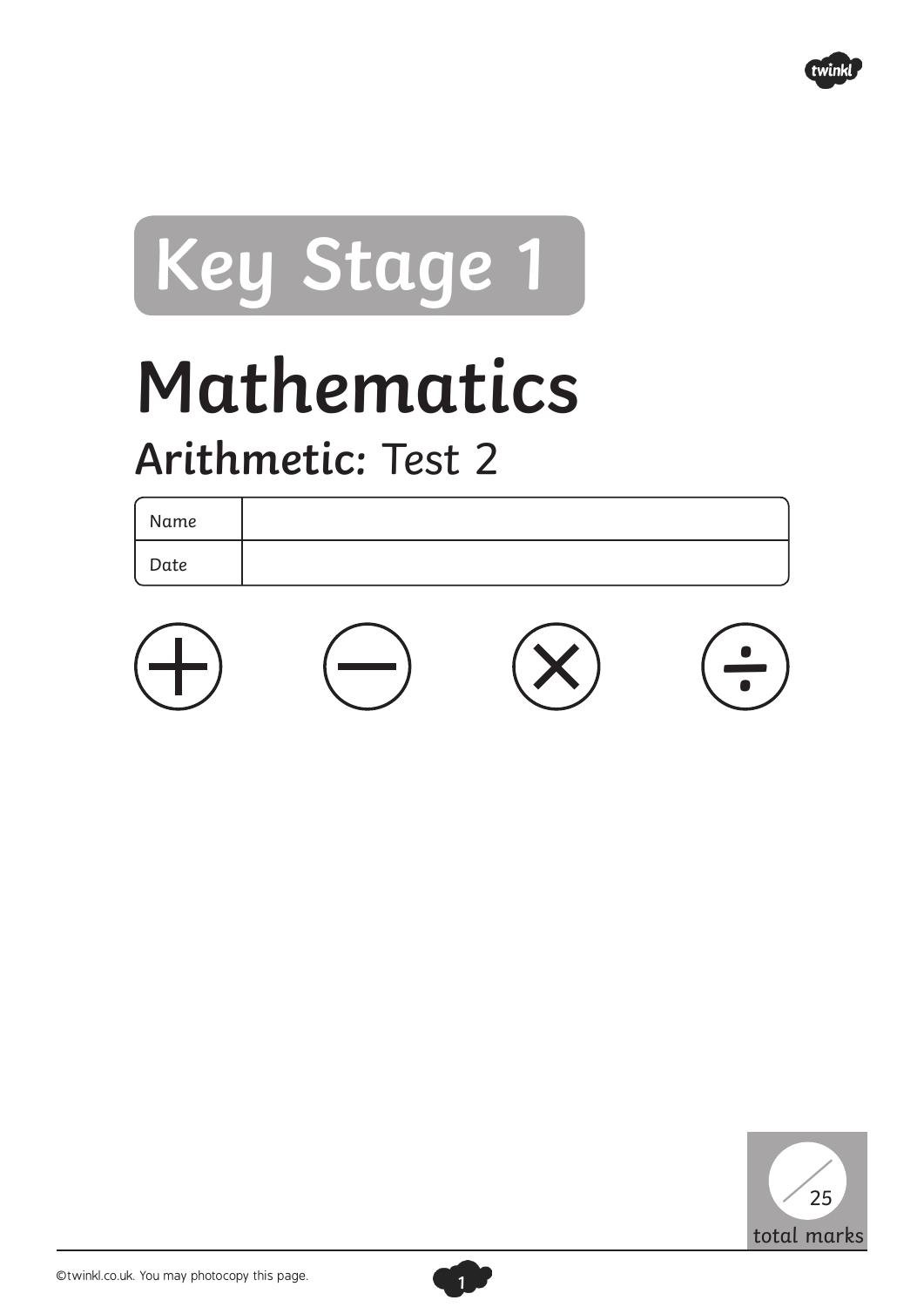



**2**



twinkl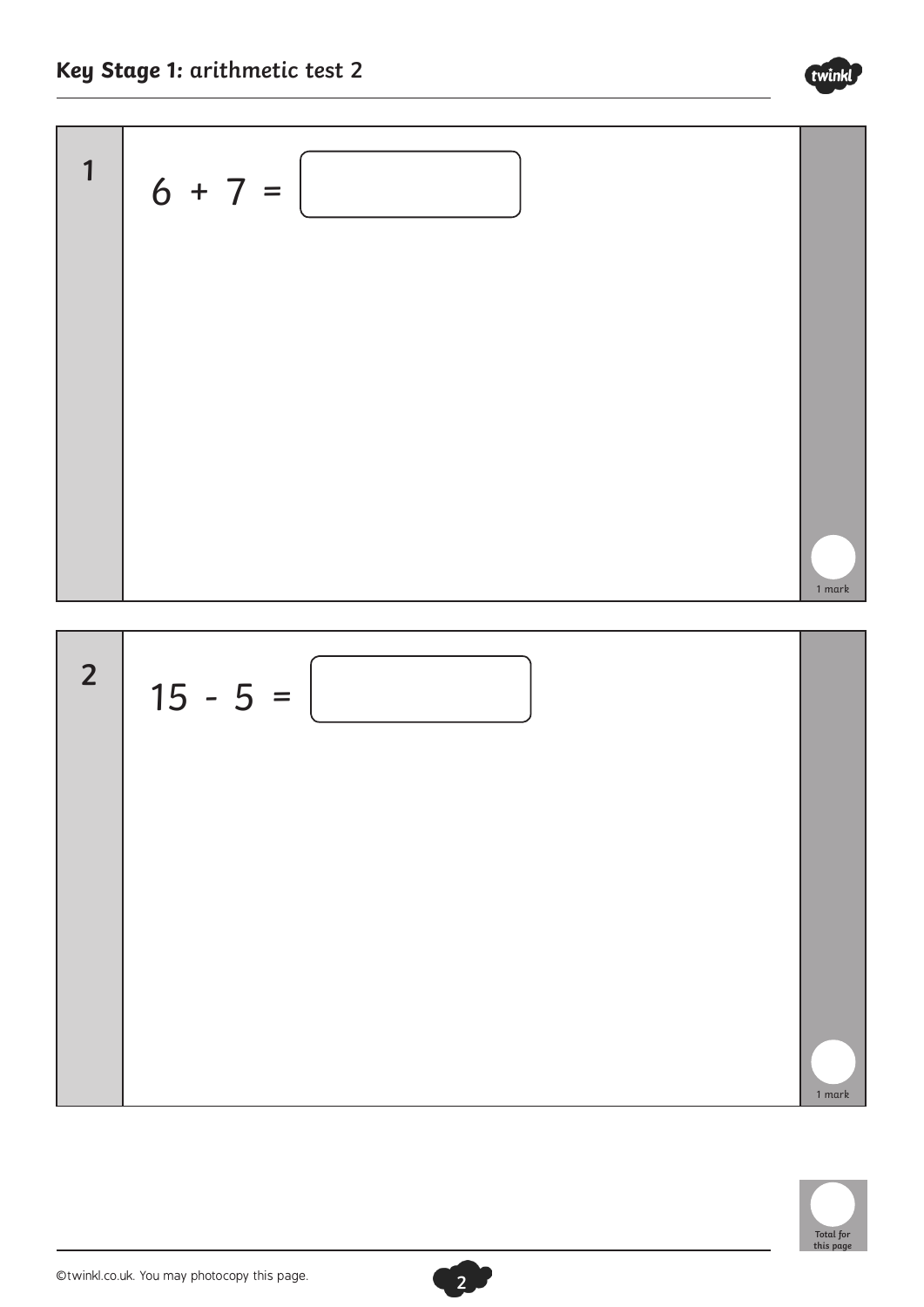



1 mark

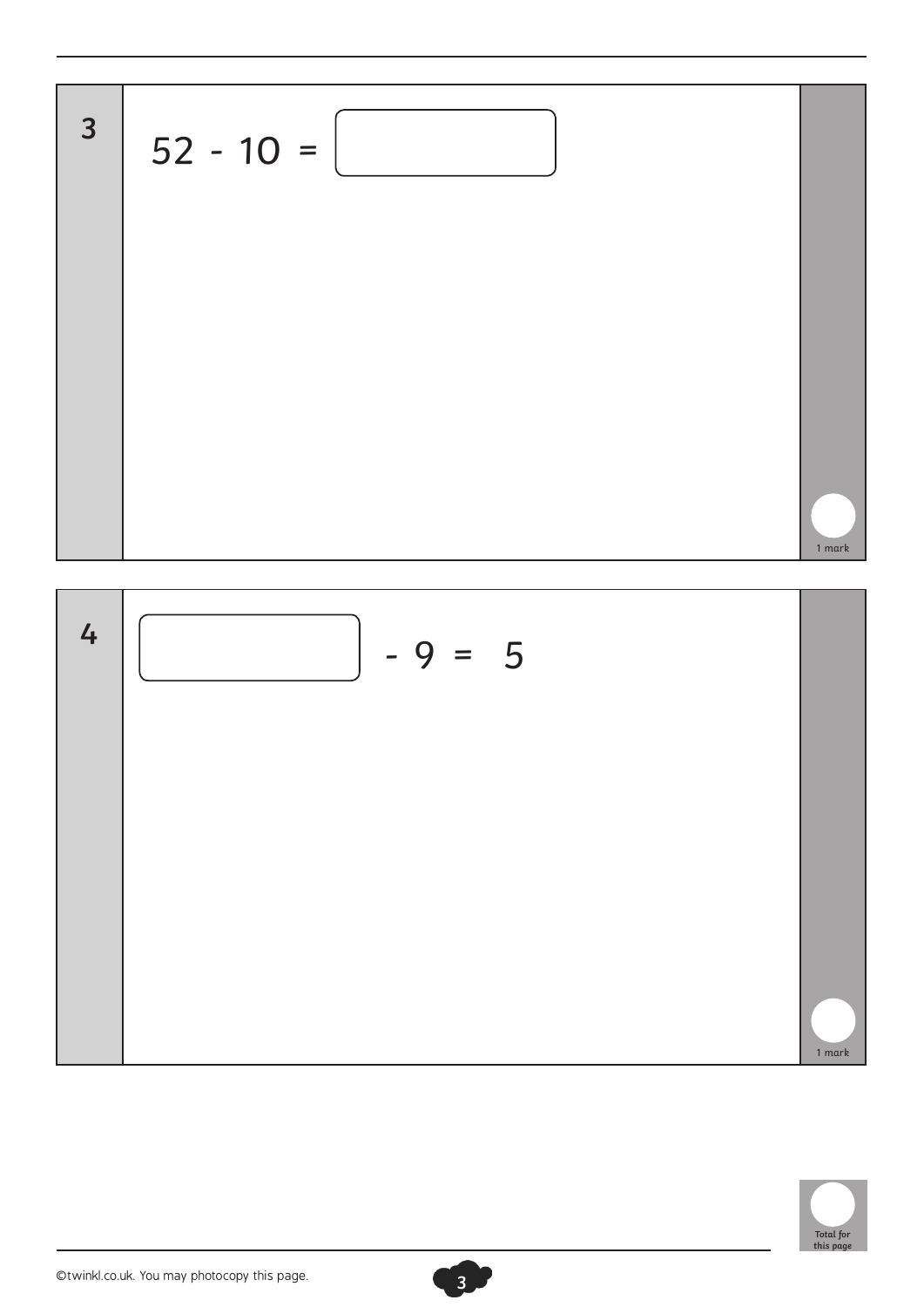





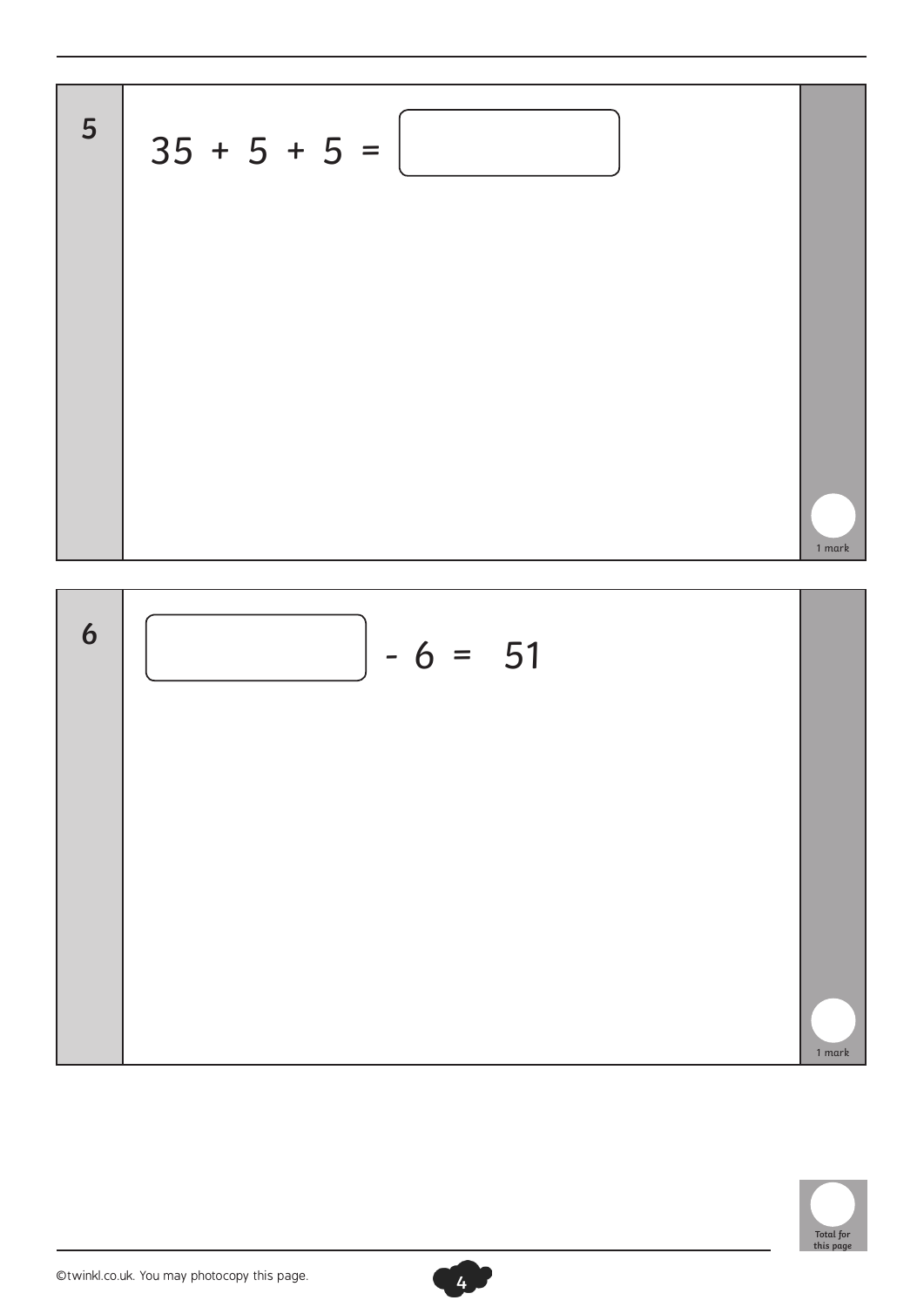$$
4 + 7 = \boxed{\boxed{14 + 7 = \boxed{14 + 7 = \boxed{14}}
$$



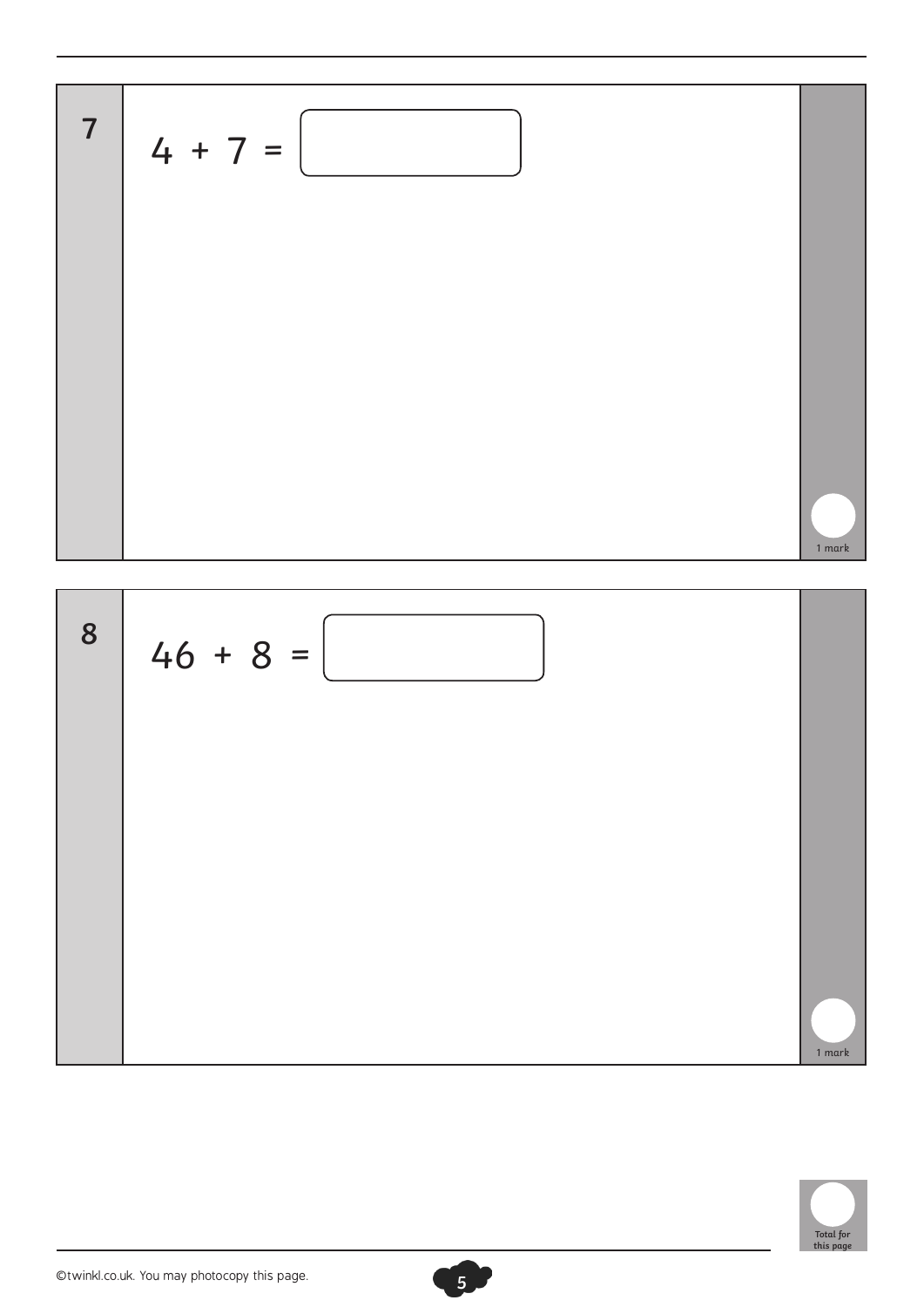$$
6 + 9 + 2 =
$$



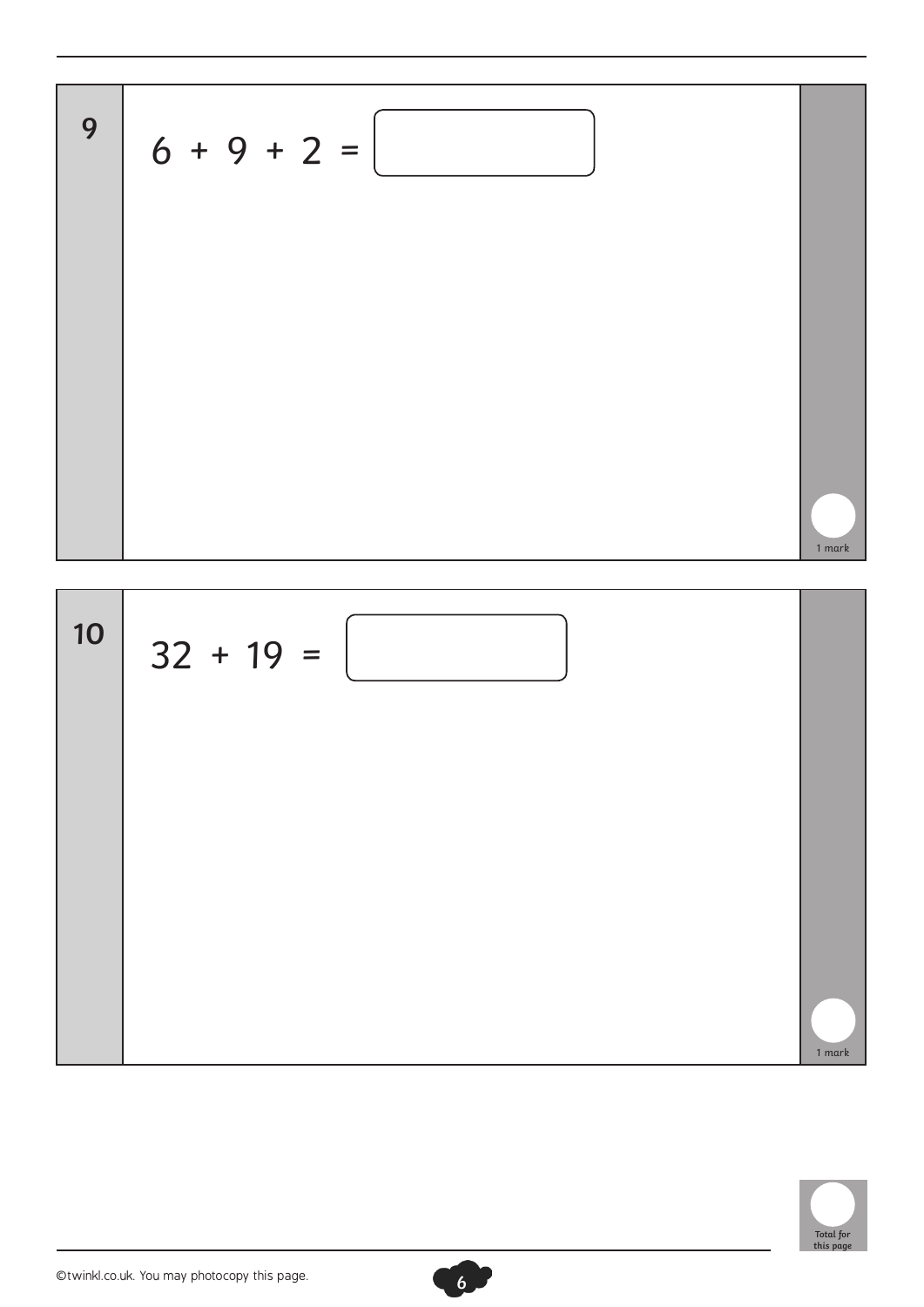$$
48 - 20 =
$$



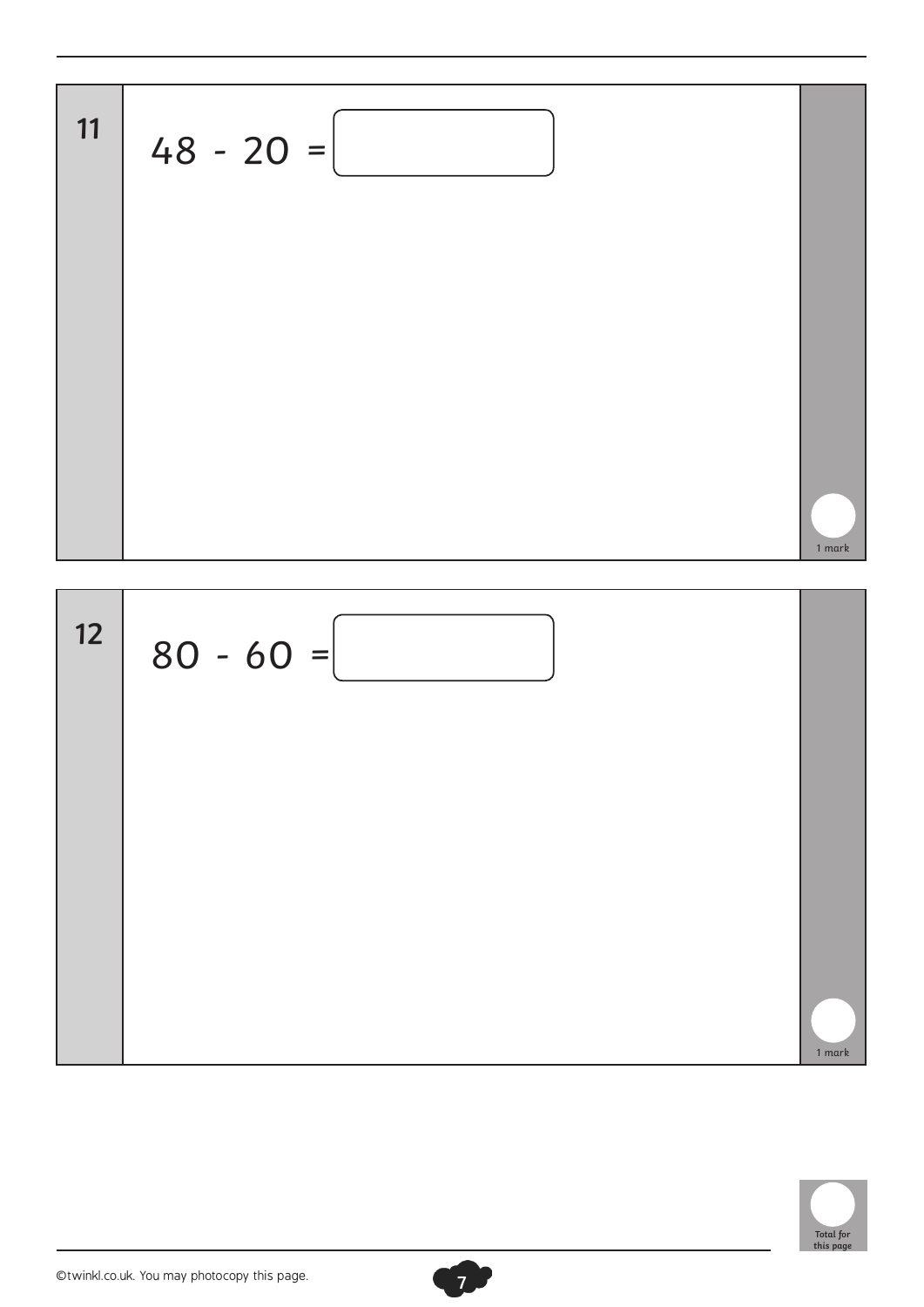



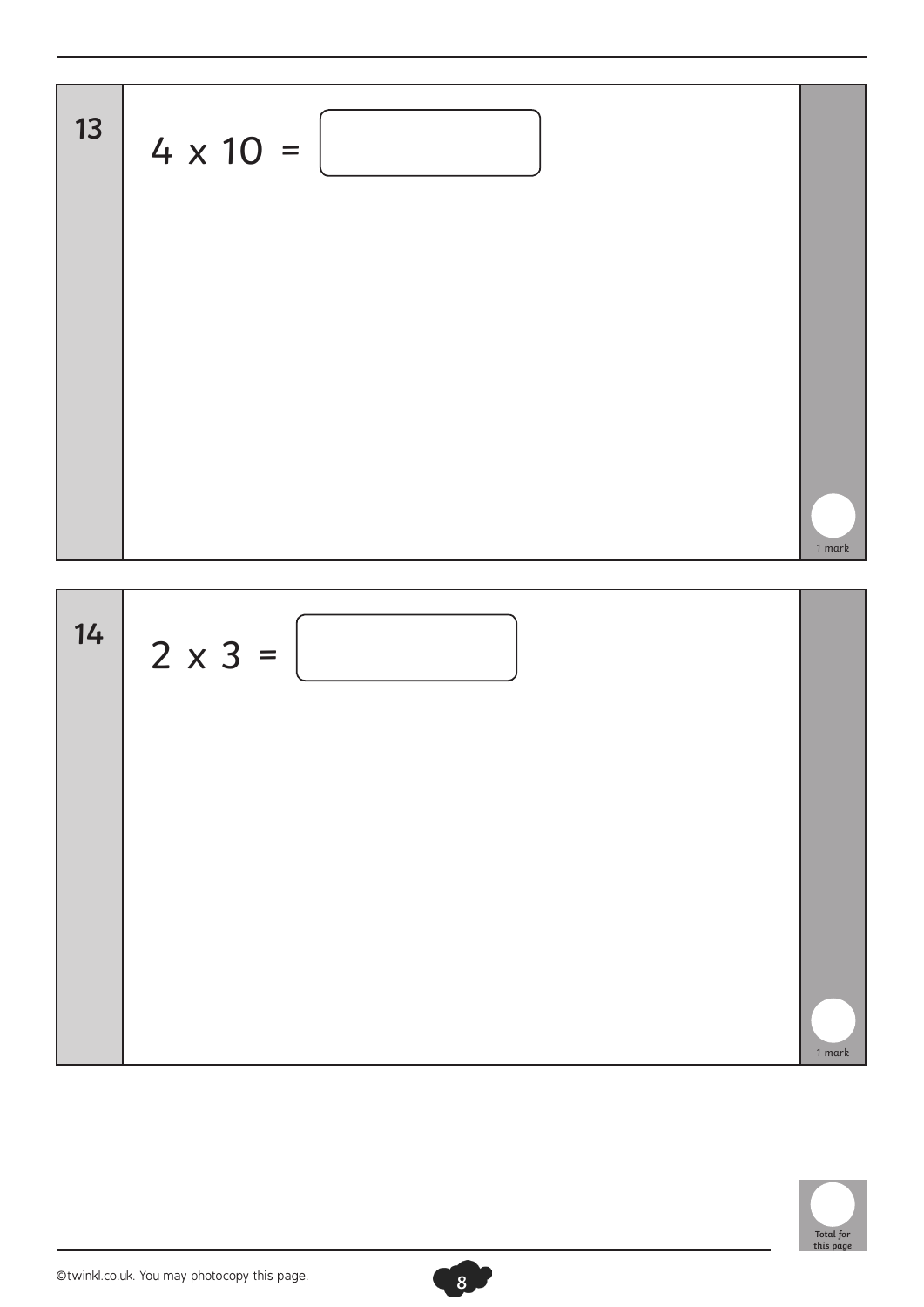$$
6 \times 3 = \boxed{\boxed{15 + \boxed{16 + \boxed{16 + \boxed{16 + \boxed{16 + \boxed{16 + \boxed{16 + \boxed{16 + \boxed{16 + \boxed{16 + \boxed{16 + \boxed{16 + \boxed{16 + \boxed{16 + \boxed{16 + \boxed{16 + \boxed{16 + \boxed{16 + \boxed{16 + \boxed{16 + \boxed{16 + \boxed{16 + \boxed{16 + \boxed{16 + \boxed{16 + \boxed{16 + \boxed{16 + \boxed{16 + \boxed{16 + \boxed{16 + \boxed{16 + \boxed{16 + \boxed{16 + \boxed{16 + \boxed{16 + \boxed{16 + \boxed{16 + \boxed{16 + \boxed{16 + \boxed{16 + \boxed{16 + \boxed{16 + \boxed{16 + \boxed{16 + \boxed{16 + \boxed{16 + \boxed{16 + \boxed{16 + \boxed{16 + \boxed{16 + \boxed{16 + \boxed{16 + \boxed{16 + \boxed{16 + \boxed{16 + \boxed{16 + \boxed{16 + \boxed{16 + \boxed{16 + \boxed{16 + \boxed{16 + \boxed{16 + \boxed{16 + \boxed{16 + \boxed{16 + \boxed{16 + \boxed{16 + \boxed{16 + \boxed{16 + \boxed{16 + \boxed{16 + \boxed{16 + \boxed{16 + \boxed{16 + \boxed{16 + \boxed{16 + \boxed{16 + \boxed{16 + \boxed{16 + \boxed{16 + \boxed{16 + \boxed{16 + \boxed{16 + \boxed{16 + \boxed{16 + \boxed{16 + \boxed{16 + \boxed{16 + \boxed{16 + \boxed{16 + \boxed{16 + \boxed{16 + \boxed{16 + \boxed{16 + \boxed{16 + \boxed{16 + \boxed{16 + \boxed{16 + \boxed{16 + \boxed{16 + \boxed{16 + \boxed{16 + \boxed{16 + \boxed{16 + \boxed{16 + \boxed{16 + \boxed{16 + \boxed{16 + \boxed{16 + \boxed{16 + \boxed{16 + \boxed{16 + \boxed{16 + \boxed{16 + \boxed{16 + \boxed{16 + \boxed{16 + \boxed{16 + \boxed{16 + \boxed{16 + \boxed{16 + \boxed{16 + \boxed{16 + \boxed{16 + \boxed{16 + \
$$



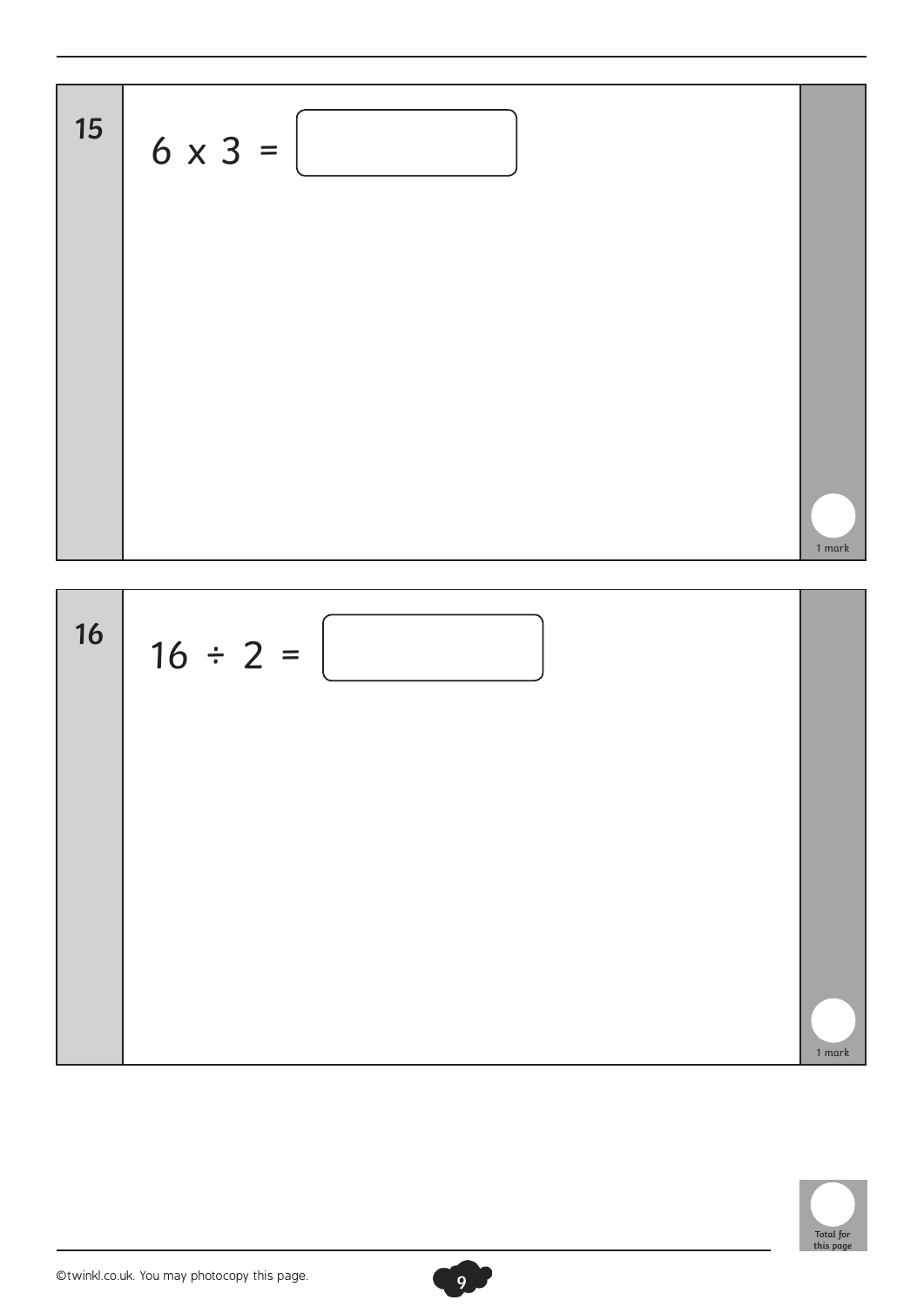



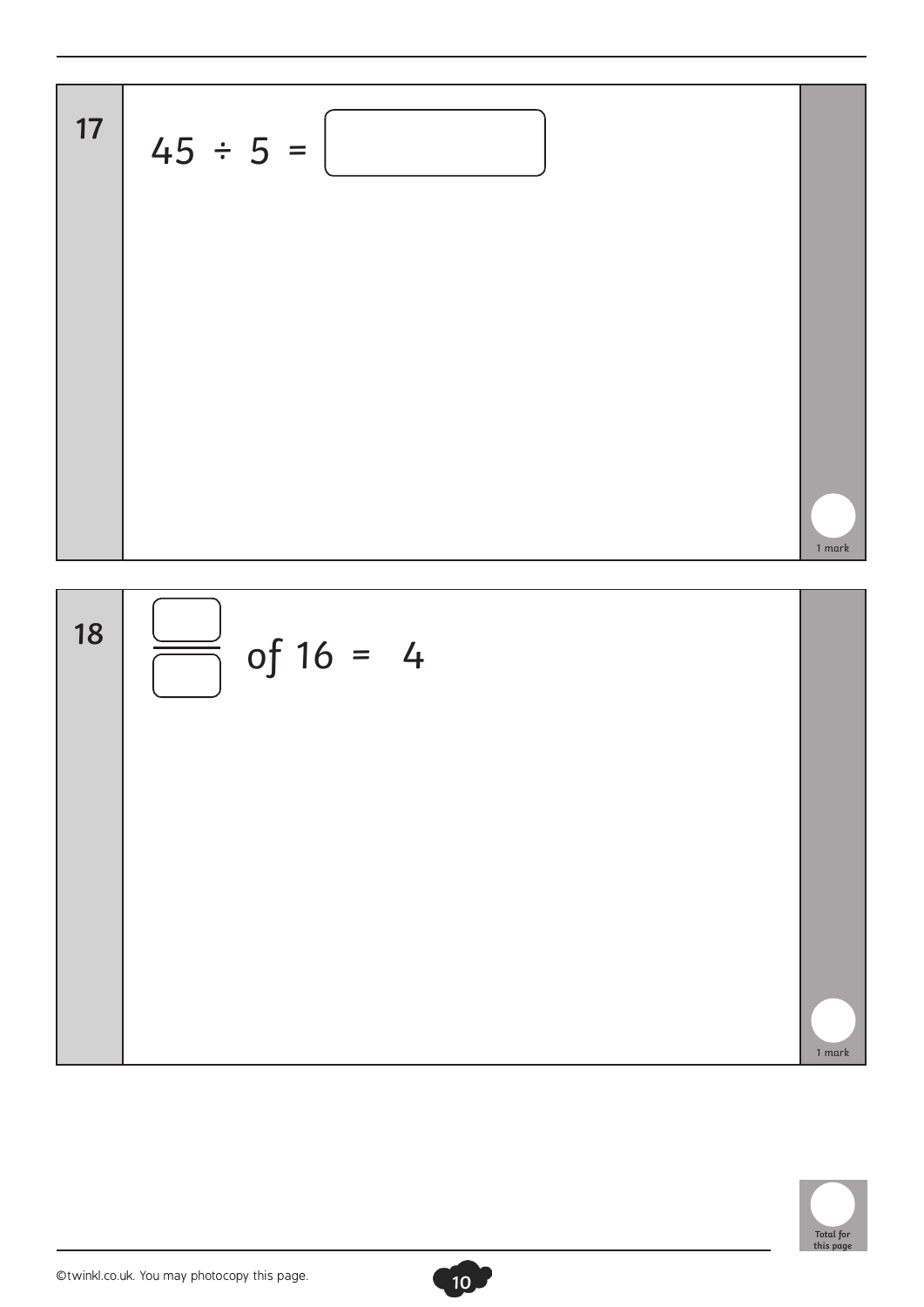

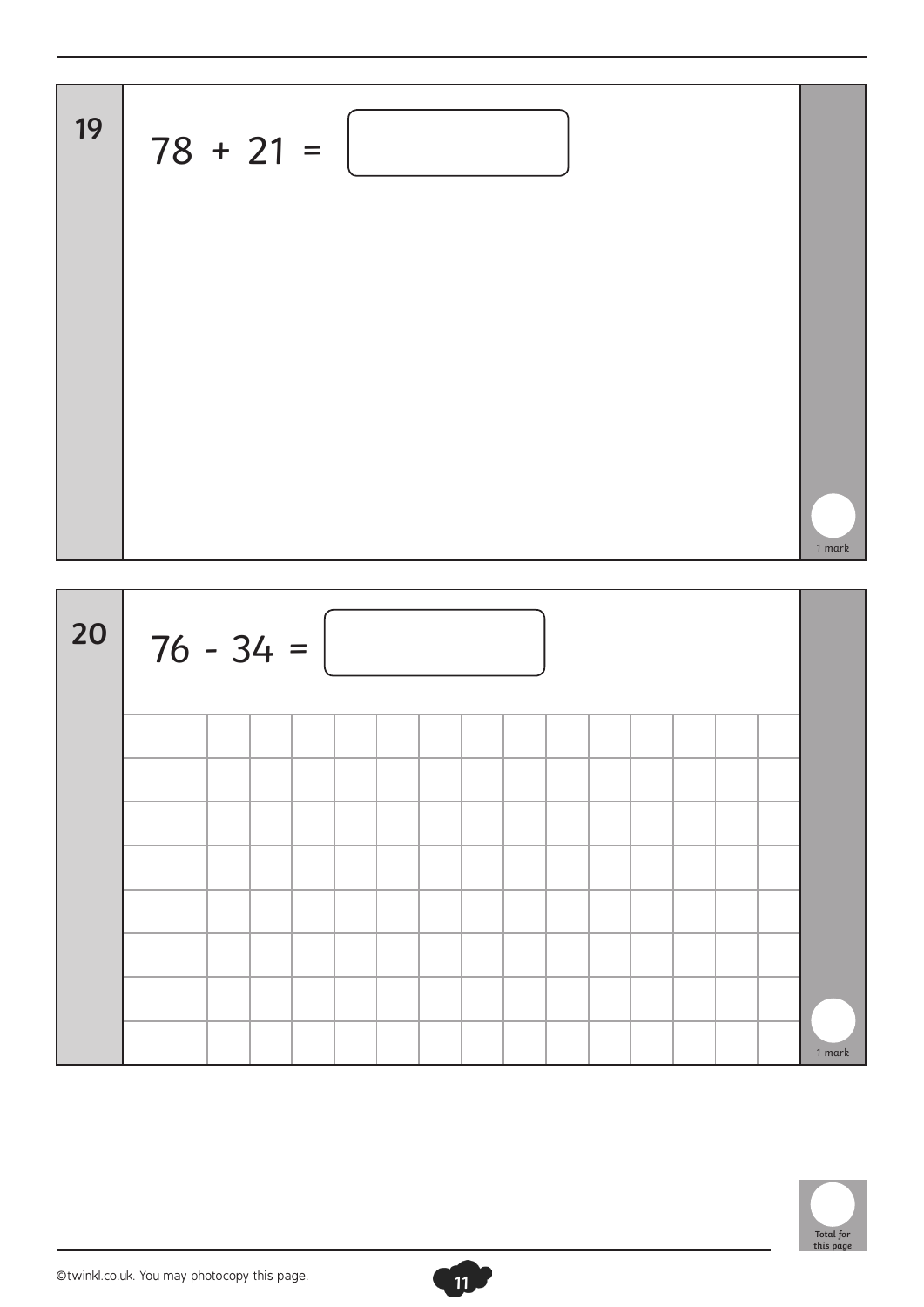$$
\begin{array}{|c|c|}\n\hline\n21 & \frac{1}{2} \text{ of } 32 = \boxed{1} \\
\hline\n22 & 90 - 24 = \boxed{1} \\
\hline\n\end{array}
$$



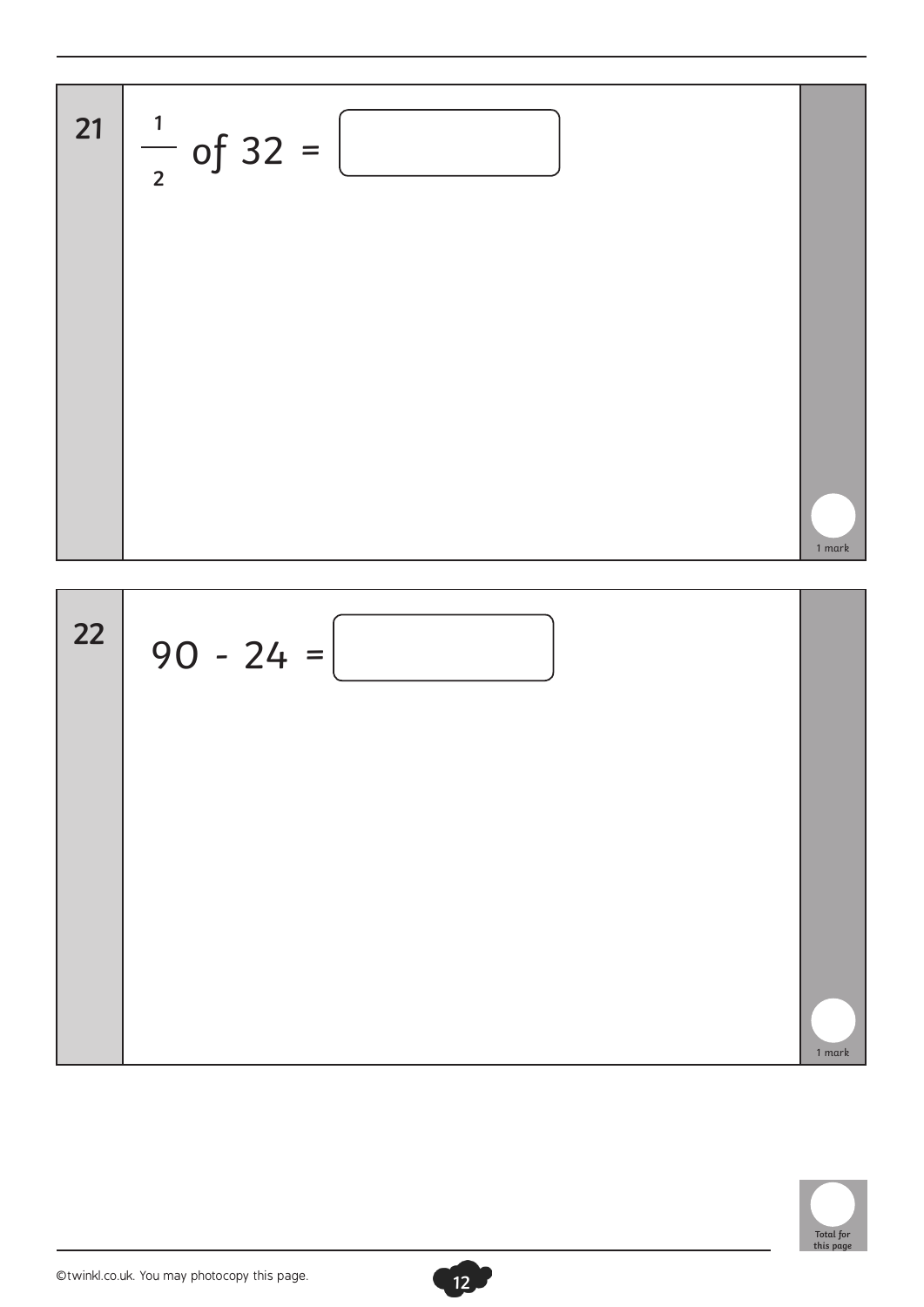| 23 | $67 + 23 =$ |  |  |  |  |  |  |  |  |  |  |  |        |
|----|-------------|--|--|--|--|--|--|--|--|--|--|--|--------|
|    |             |  |  |  |  |  |  |  |  |  |  |  |        |
|    |             |  |  |  |  |  |  |  |  |  |  |  |        |
|    |             |  |  |  |  |  |  |  |  |  |  |  |        |
|    |             |  |  |  |  |  |  |  |  |  |  |  |        |
|    |             |  |  |  |  |  |  |  |  |  |  |  |        |
|    |             |  |  |  |  |  |  |  |  |  |  |  |        |
|    |             |  |  |  |  |  |  |  |  |  |  |  |        |
|    |             |  |  |  |  |  |  |  |  |  |  |  | 1 mark |



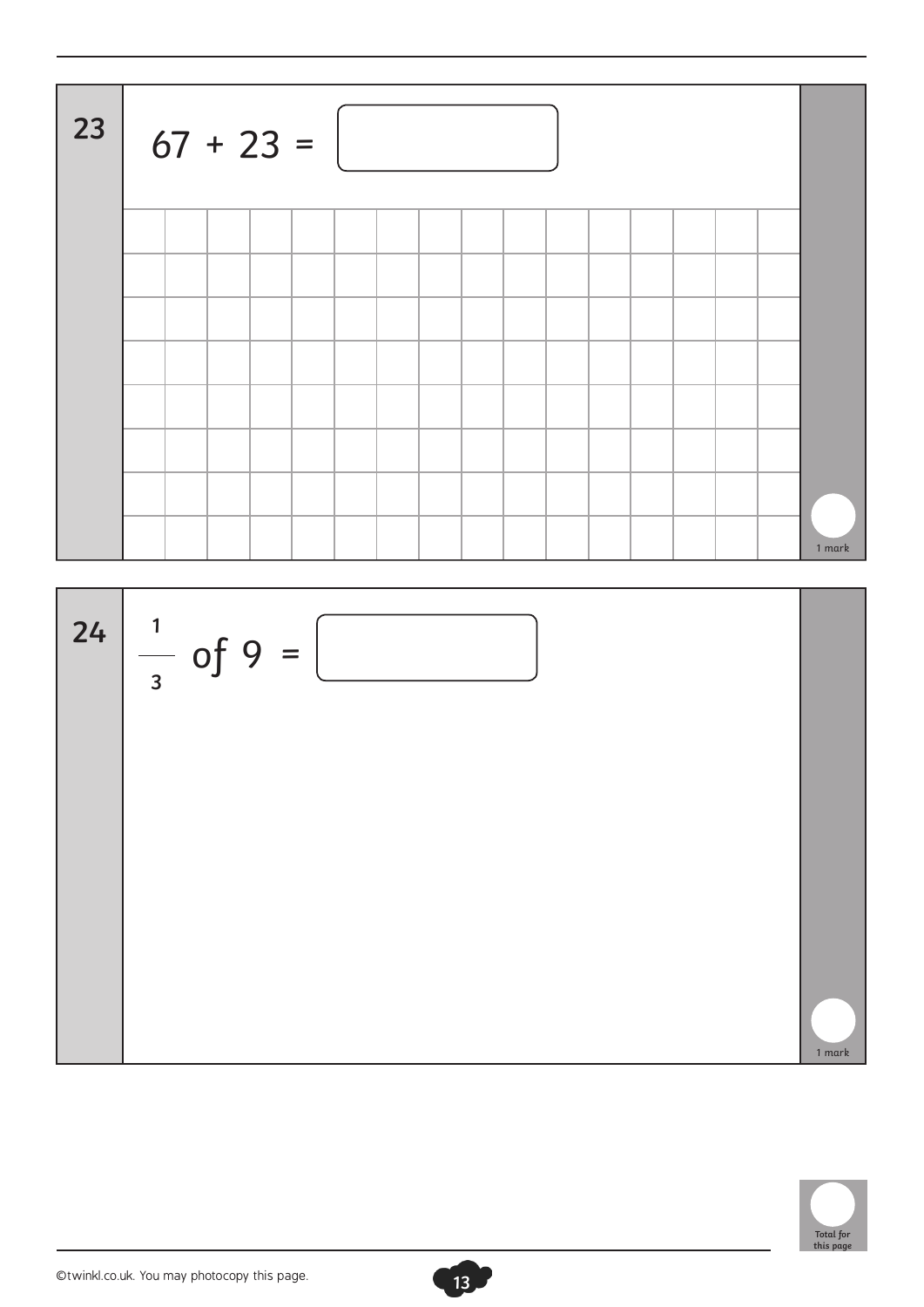